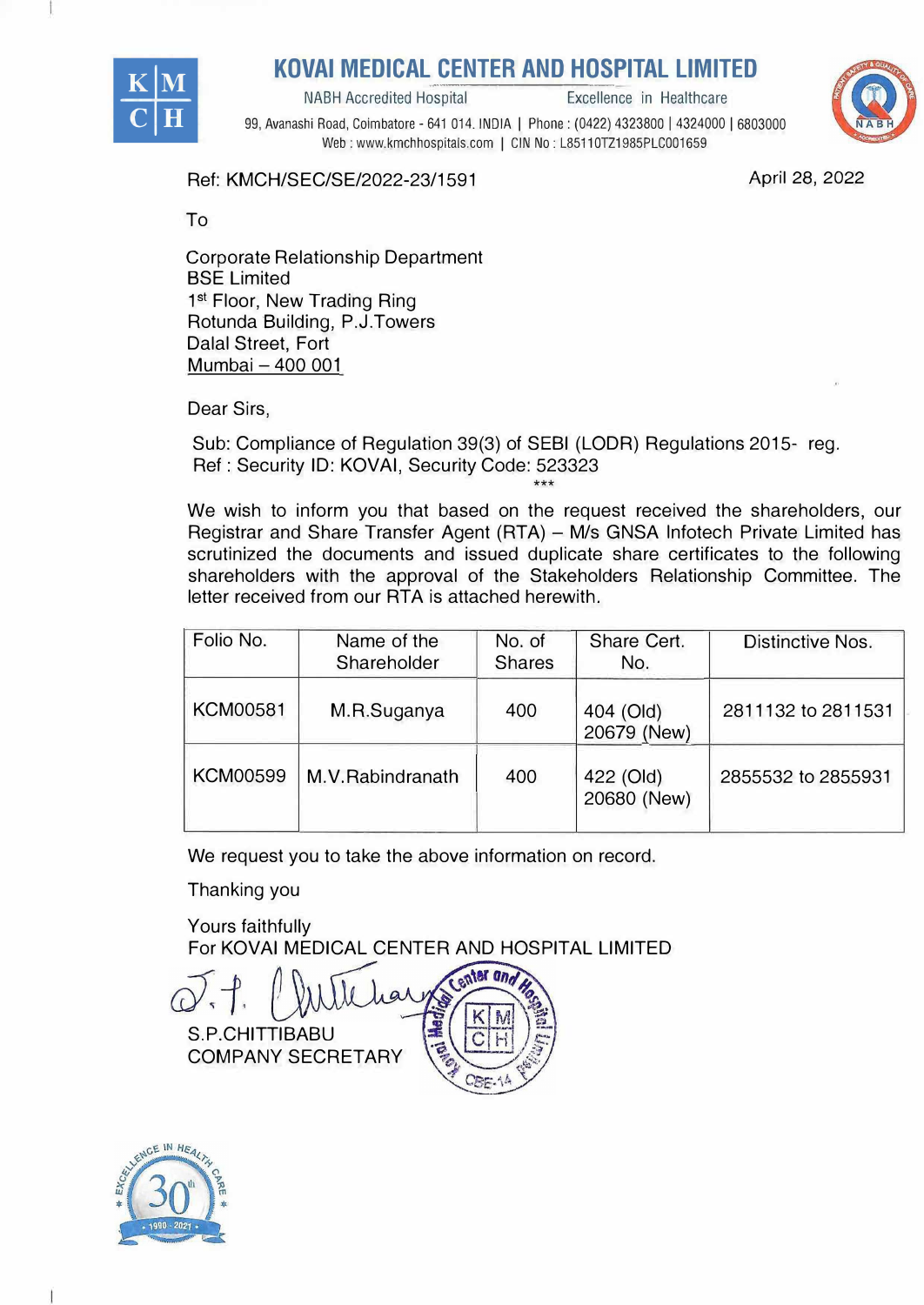# *GNSA lnfotech Private Limited.*



### *STA Department,*

*Nelson Chambers, F-Block, 4 th Floor, #115, Nelson Monickam Road, Aminthakarai, Chennai- 600 029. Tel: +91-44-42962025 Email: sta@qnsaindia.com Website: gnsaindia.com CIN-U65993TN1994PTC027878* 

## **KOVAI/BSE/2021-2 2** 28.4.2022

To

**KOVAi MEDICAL CENTER** & **HOSPITAL LTD**  No. 99, Avanashi Road Coimbatore - 641014 **Scrip Code: 523323**  Dear Sir,

## Sub: Duplicate Share Certificate Issued - Intimation -reg:-

Sub: Compliance Under Regulation 39 (3) of Securities and Exchange Board of India (listing Obligations and Disclosure Requirements) Regulation, 2015 (listing Regulation)

We wish to inform that *we* have issued Duplicate Share Certificates as shown below vide our earlier letter dated 20.11.2021 informing that the said shareholder's reported loss of share certificate(s) for 400 shares each.

| S.<br><b>No</b> | Name of<br>Shareholder(s) | Folio No        | Certificat<br>e No             | <b>Distinctive</b><br>No (From) | <b>Distinctive</b><br>No(To) | No. of<br><b>Shares</b> | Issued on |
|-----------------|---------------------------|-----------------|--------------------------------|---------------------------------|------------------------------|-------------------------|-----------|
| 1               | <b>M R SUGANYA</b>        | <b>KCM00581</b> | 404 (Old)<br>20679 (<br>New)   | 2811132                         | 2811531                      | 400                     | 28.4.2022 |
| $\overline{2}$  | <b>M V RABINDRANATH</b>   | <b>KCM00599</b> | 422<br>(OLD)<br>20680<br>(NEW) | 2855532                         | 2855931                      | 400                     | 28.4.2022 |

Please acknowledge the receipt of the same and intimate to Stock Exchange.

Thanking you, For **GNSA INFOTECH PRIVATE LIMITED.** 

*jJ )i,:!J·--�---*

**Authorized Signatory**  Encl: As **above**